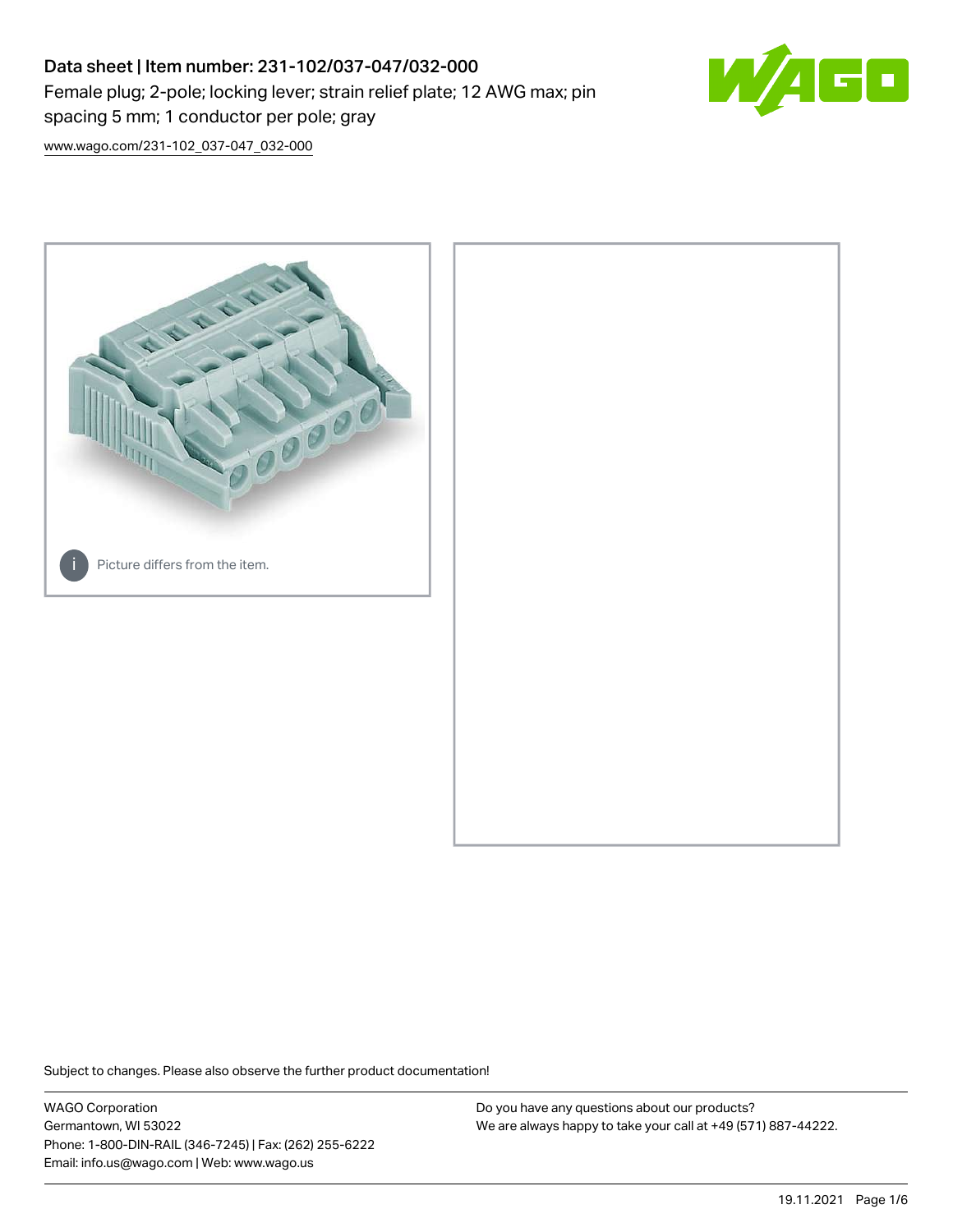

Dimensions in mm

L = pole no. x pin spacing

2- to 3-pole female connectors – one latch only

#### Item description

- **Universal connection for all conductor types**
- Easy cable pre-assembly and on-unit wiring via vertical and horizontal CAGE CLAMP<sup>®</sup> actuation  $\blacksquare$
- $\blacksquare$ Integrated test ports
- $\blacksquare$ With coding fingers

Subject to changes. Please also observe the further product documentation! Data

WAGO Corporation Germantown, WI 53022 Phone: 1-800-DIN-RAIL (346-7245) | Fax: (262) 255-6222 Email: info.us@wago.com | Web: www.wago.us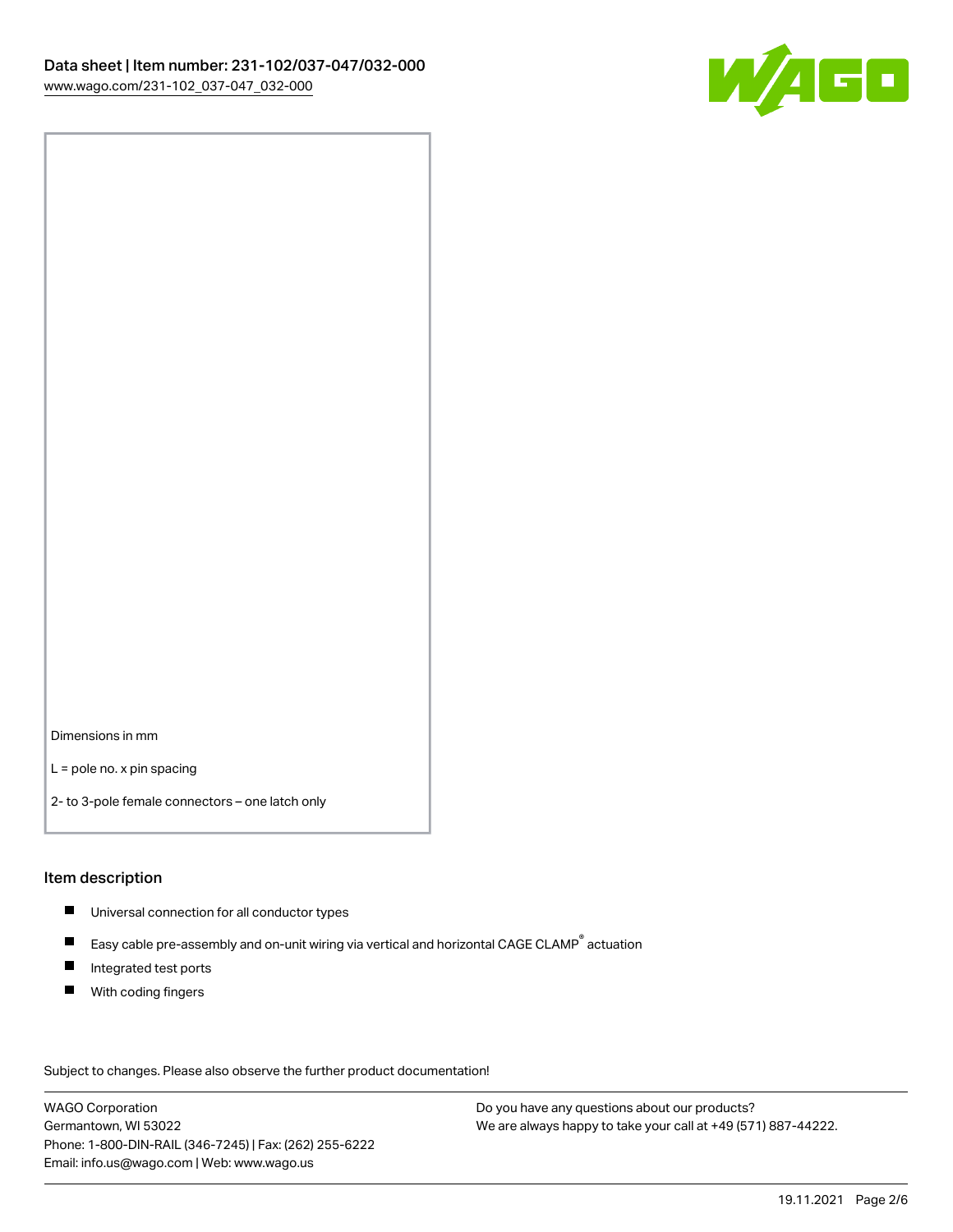

# Data

| Safety information 1 | The MCS-MULTI CONNECTION SYSTEM includes connectors<br>without breaking capacity in accordance with DIN EN 61984. When<br>used as intended, these connectors must not be connected<br>/disconnected when live or under load. The circuit design should<br>ensure header pins, which can be touched, are not live when<br>unmated. |
|----------------------|-----------------------------------------------------------------------------------------------------------------------------------------------------------------------------------------------------------------------------------------------------------------------------------------------------------------------------------|
| Variants:            | Gold-plated or partially gold-plated contact surfaces<br>Other versions (or variants) can be requested from WAGO Sales or<br>configured at https://configurator.wago.com/                                                                                                                                                         |

# Connection data

# Connection 1

| Connection technology                             | CAGE CLAMP <sup>®</sup>                |
|---------------------------------------------------|----------------------------------------|
| Actuation type                                    | Operating tool                         |
| Solid conductor                                   | $0.082.5$ mm <sup>2</sup> / 28  12 AWG |
| Fine-stranded conductor                           | $0.082.5$ mm <sup>2</sup> / 28  12 AWG |
| Fine-stranded conductor; with insulated ferrule   | $0.251.5$ mm <sup>2</sup>              |
| Fine-stranded conductor; with uninsulated ferrule | $0.252.5$ mm <sup>2</sup>              |
| Strip length                                      | $89$ mm / 0.31  0.35 inch              |
| Number of poles                                   | 2                                      |
| Conductor entry direction to mating direction     | 0°                                     |

# Approvals / Certificates

#### Country specific Approvals

| Logo | Approval                               | <b>Additional Approval Text</b> | Certificate<br>name |
|------|----------------------------------------|---------------------------------|---------------------|
| Æ    | <b>CSA</b><br>DEKRA Certification B.V. | C <sub>22.2</sub>               | 1466354             |

UL-Approvals

|                          |                                |                                 | Certificate |
|--------------------------|--------------------------------|---------------------------------|-------------|
| Logo                     | Approval                       | <b>Additional Approval Text</b> | name        |
|                          | UR                             | <b>UL 1977</b>                  | E45171      |
| $\overline{\phantom{0}}$ | Underwriters Laboratories Inc. |                                 |             |

Subject to changes. Please also observe the further product documentation!

| <b>WAGO Corporation</b>                                | Do you have any questions about our products?                 |
|--------------------------------------------------------|---------------------------------------------------------------|
| Germantown, WI 53022                                   | We are always happy to take your call at +49 (571) 887-44222. |
| Phone: 1-800-DIN-RAIL (346-7245)   Fax: (262) 255-6222 |                                                               |
| Email: info.us@wago.com   Web: www.wago.us             |                                                               |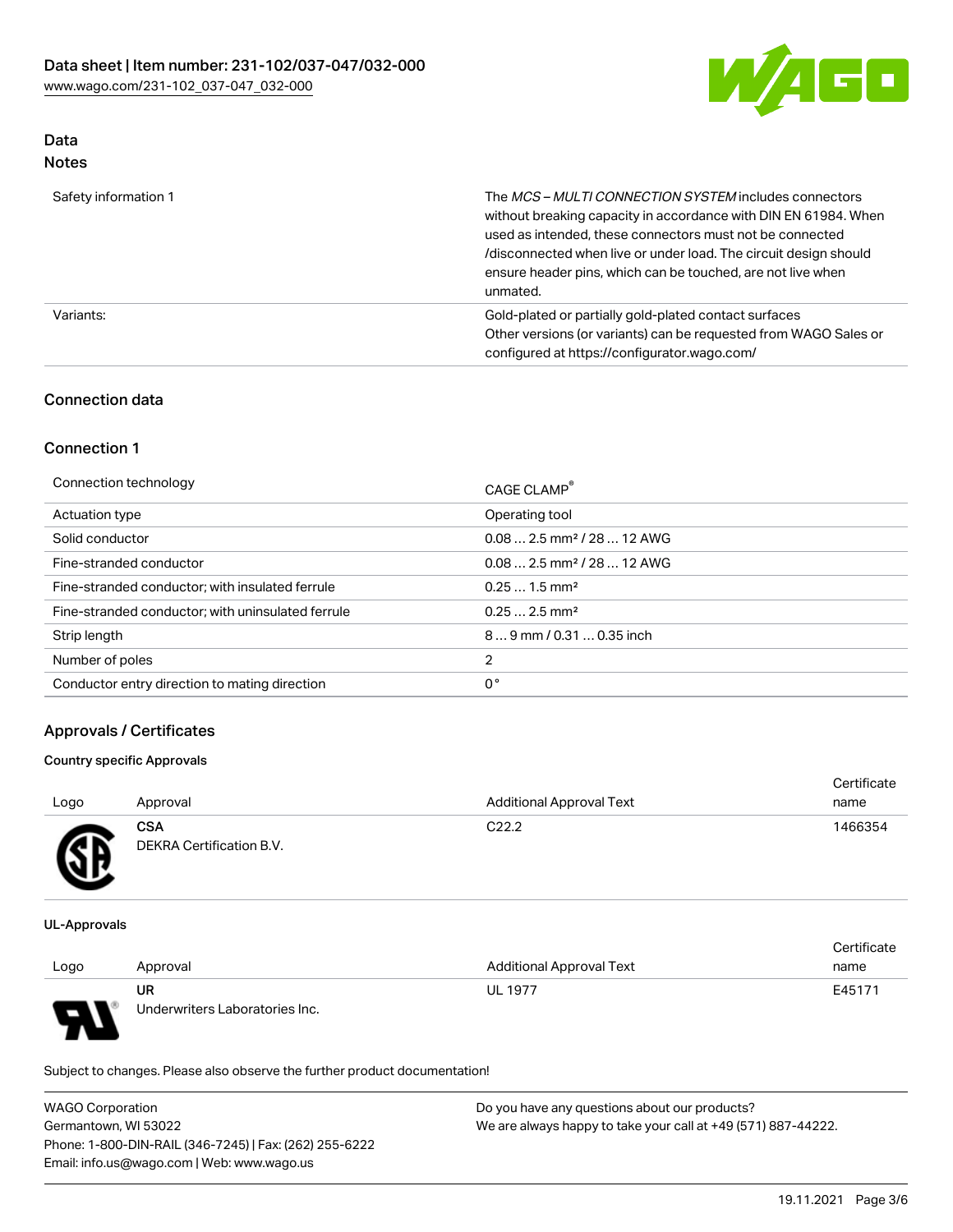# Data sheet | Item number: 231-102/037-047/032-000 [www.wago.com/231-102\\_037-047\\_032-000](http://www.wago.com/231-102_037-047_032-000)



# Counterpart



| <b>Downloads</b><br><b>Documentation</b> |                                                                                                                |                              |
|------------------------------------------|----------------------------------------------------------------------------------------------------------------|------------------------------|
|                                          | Item no.231-432/001-000<br>Male header; 2-pole; THT; 1.0 x 1.0 mm solder pin; angled; pin spacing 5 mm; gray   | www.wago.com/231-432/001-000 |
|                                          | Item no.231-132/001-000<br>Male header; 2-pole; THT; 1.0 x 1.0 mm solder pin; straight; pin spacing 5 mm; gray | www.wago.com/231-132/001-000 |
|                                          | Item no.231-602<br>Male connector; 2-pole; Pin spacing 5 mm; gray                                              | www.wago.com/231-602         |

| Auditional Information |            |        |          |
|------------------------|------------|--------|----------|
| Technical explanations | 2019 Apr 3 | pdf    | Download |
|                        |            | 2.0 MB |          |

#### Installation Notes

Additional Information



Inserting a conductor via 3.5 mm screwdriver – CAGE CLAMP® actuation parallel to conductor entry.



Inserting a conductor via 3.5 mm screwdriver – CAGE CLAMP® actuation perpendicular to conductor entry.



Inserting a conductor into CAGE CLAMP® unit via operating lever (231-291).

Subject to changes. Please also observe the further product documentation!

WAGO Corporation Germantown, WI 53022 Phone: 1-800-DIN-RAIL (346-7245) | Fax: (262) 255-6222 Email: info.us@wago.com | Web: www.wago.us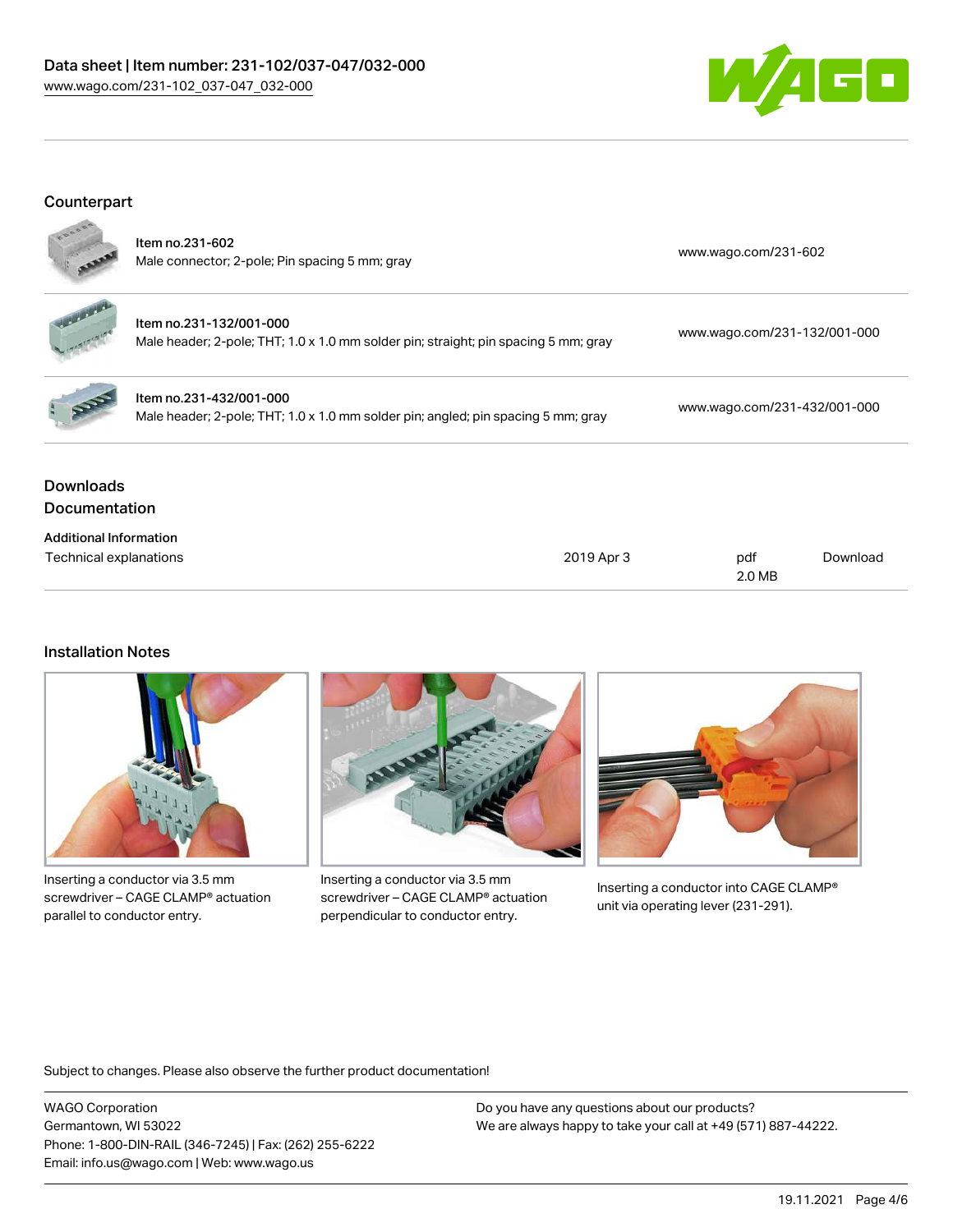



Inserting a conductor via operating tool.



Coding a female connector by removing coding finger(s).



Testing – female connector with CAGE CLAMP®

Integrated test ports for testing perpendicular to conductor entry via 2 or 2.3 mm Ø test plug

#### Installation

Subject to changes. Please also observe the further product documentation!

WAGO Corporation Germantown, WI 53022 Phone: 1-800-DIN-RAIL (346-7245) | Fax: (262) 255-6222 Email: info.us@wago.com | Web: www.wago.us